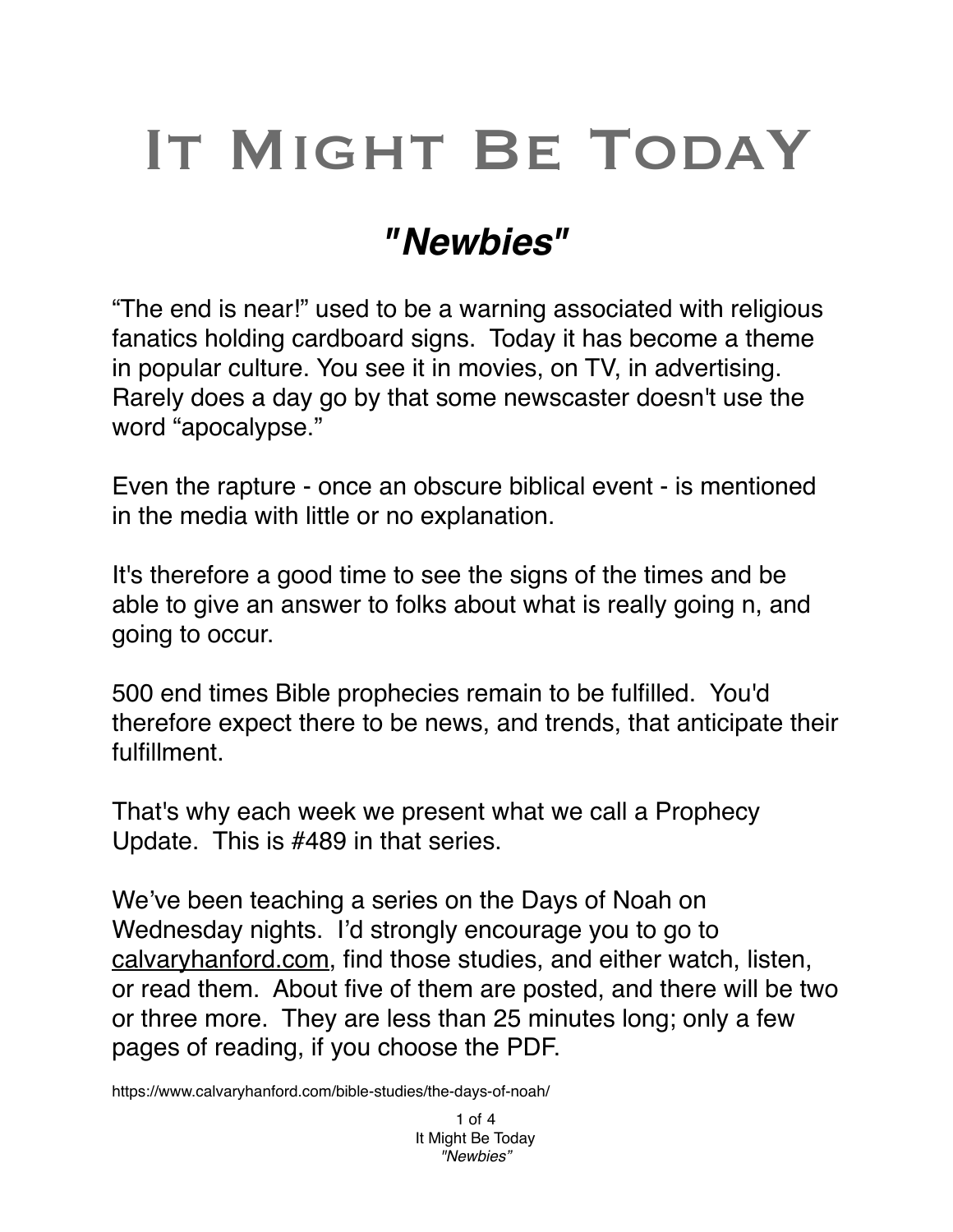They are pertinent to end times prophecy because Jesus pointed us back to the Days of Noah. He said,

Mat 24:37 But as the days of Noah *were,* so also will the coming of the Son of Man be.

Mat 24:38 For as in the days before the flood, they were eating and drinking, marrying and giving in marriage, until the day that Noah entered the ark,

Mat 24:39 and did not know until the flood came and took them all away, so also will the coming of the Son of Man be.

We've discovered in those studies that Jesus was describing a particular type of "marrying" that was occurring before the Flood. Fallen angels were marrying and mating with human women. Their offspring were the Nephilim - a superhuman race of giants whose DNA was corrupted.

## **It is this corruption of human DNA to alter what it means to be human that Jesus seemed to be pointing to as something we could expect to characterize the end times.**

Guess what? Corrupting human DNA is all the rage right now. It's like in the movies - but real. It's as it was in the Days of Noah, except instead of fallen angels, it's being done by fallen humans.

One article from this week was titled, *Scientists build DNA from scratch to alter life's blueprint.*

Excerpts: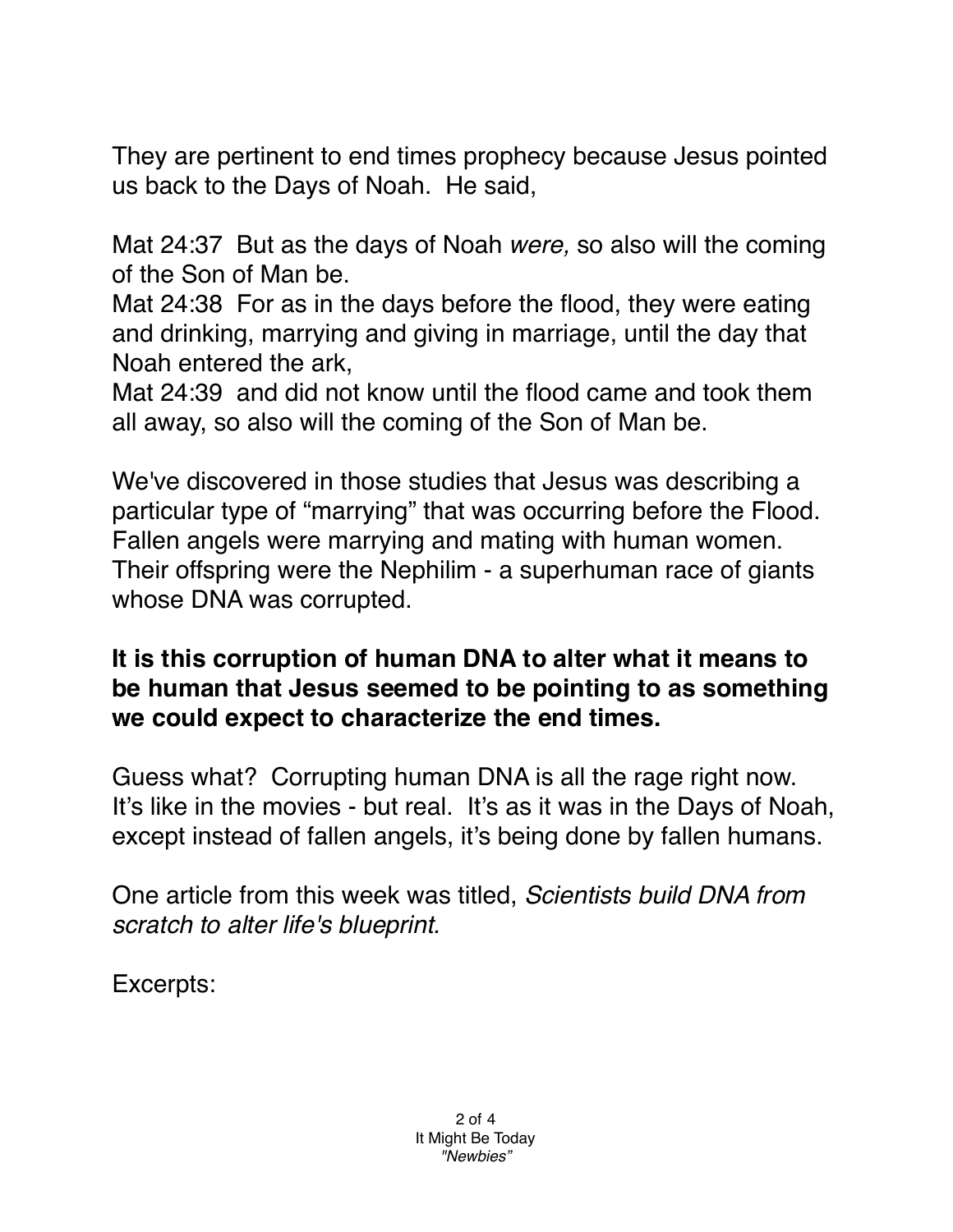Scientists have long been able to make specific changes in the DNA code. Now, they're taking the more radical step of starting over, and building redesigned life forms from scratch. Jef Boeke, a researcher at New York University, directs an international team of 11 labs on four continents working to "rewrite" the yeast genome, following a detailed plan they published in March.

Their work is part of a bold and controversial pursuit aimed at creating custom-made DNA codes to be inserted into living cells to change how they function, or even provide a treatment for diseases.

It could also someday help give scientists the profound and unsettling ability to create entirely new organisms.

The genome is the entire genetic code of a living thing. Learning how to make one from scratch, Boeke said, means "you really can construct something that's completely new."

https://m.phys.org/news/2017-07-scientists-dna-life-blueprint.html

The Nephilim were "completely new" organisms made by fallen angels somehow messing with DNA and what it means to be human on the most basic level. It is as it was in the Days of Noah.

There was one more frightening report on the MIT website, titled, *First Human Embryos Edited In US.*

## Excerpts:

The first known attempt at creating genetically modified human embryos in the United States has been carried out by a team of researchers in Portland, Oregon, *Technology Review* has learned.

> 3 of 4 It Might Be Today *"Newbies"*